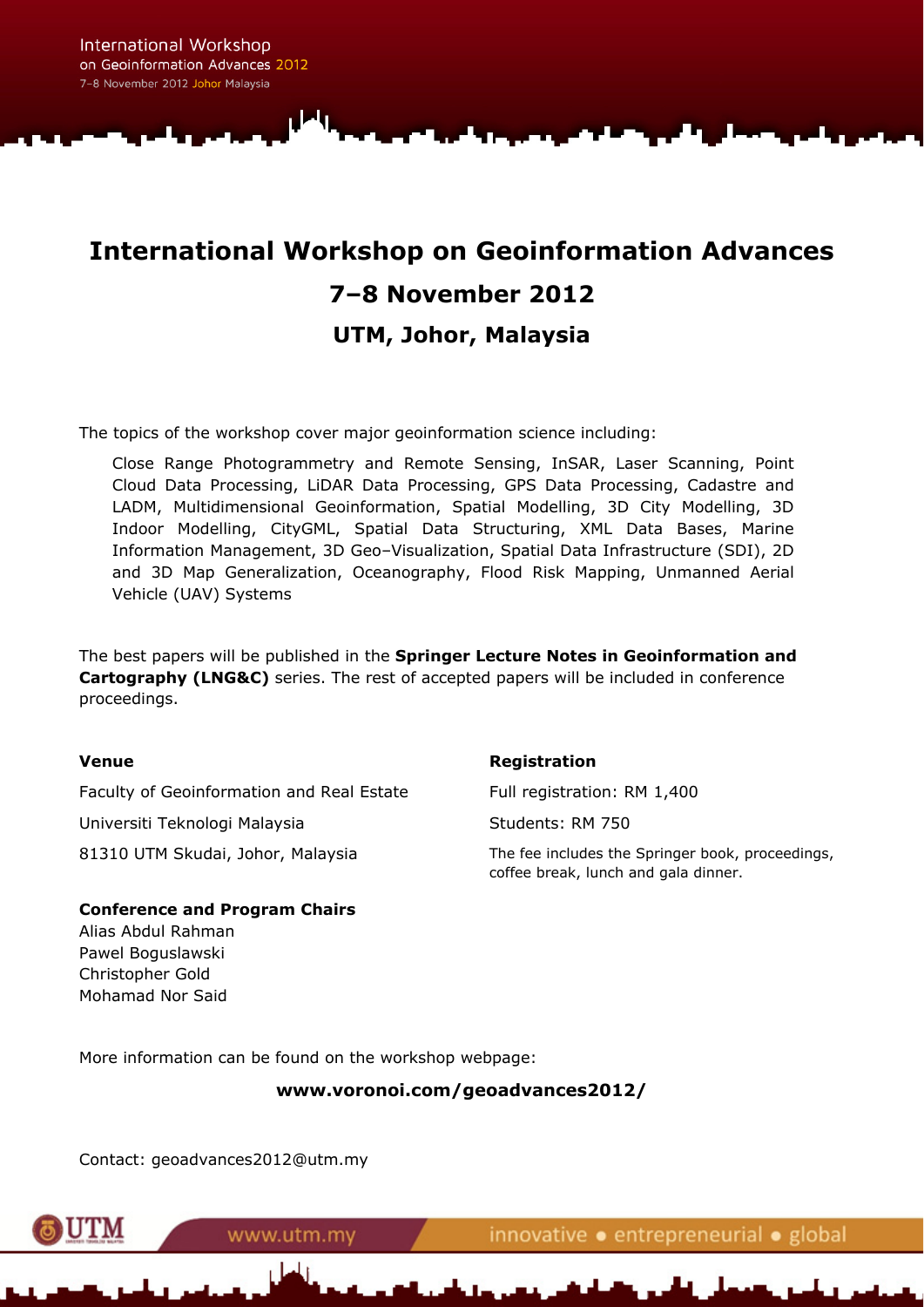#### **Invited Speakers**

Christopher Gold *From Boats to Buildings: Why Topology Matters* 

Thomas Kolbe *Latest Development in 3D City Modelling and CityGML* 

François Anton *Hybrid scientific computing using Interval analysis, Homotopy and Algebraic Geometry for Photogrammetry, GPS and GIS* 

Gurcan Buyuksalih *Generation of Istanbul 3D City Model Using Airborne Laser Data* 

### **International Program Committee**

Abbas Rajabifard – University of Melbourne Albert Chong – The University of Southern Queensland Arthur P. Cracknell – University of Dundee Clive Fraser – University of Melbourne Eberhard Gülch – HFT Stuttgart Fabio Remondino – Bruno Kessler Foundation François Anton – Technical University of Denmark Gerhard Groeger – Universiät Bonn Giles Foody – University of Nottingham Gurcan Buyuksalih – IMP–Bimtas Hugo Ledoux – Delft University of Technology Ismail Rakip Karas – Karabuk University Jane Drummond – University of Glasgow Jantien Stoter – Delft University of Technology Jay Hyoun Kwon – University of Seoul Jiyeong Lee – University of Seoul Kazimierz Becek – Universiti Brunei Darussalam Lars Bodum – Aalborg Universitet Linlin GE – University of New South Wales

Massimo Menenti – Delft University of **Technology** Md Latifur Rahman Sarker – UTM Mohd Ibrahim Seeni Mohd – UTM P.C. Lai – The University of Hong Kong Peter van Oosterom – Delft University of **Technology** Rahmi Nurhan Celik – Istanbul Technical University Sahrum Ses – UTM Shuanggen Jin – Chinese Academy of **Sciences** Sisi Zlatanova – Delft University of **Technology** Tajul Ariffin Musa – UTM Thomas H. Kolbe – Technical University Berlin Umit Isikdag – Beykent University Volker Coors – HFT Stuttgart William Cartwright – RMIT University Xiaoli Ding – The Hong Kong Polytechnic University Yong–Cheol SUH – Pukyong National University



innovative • entrepreneurial • global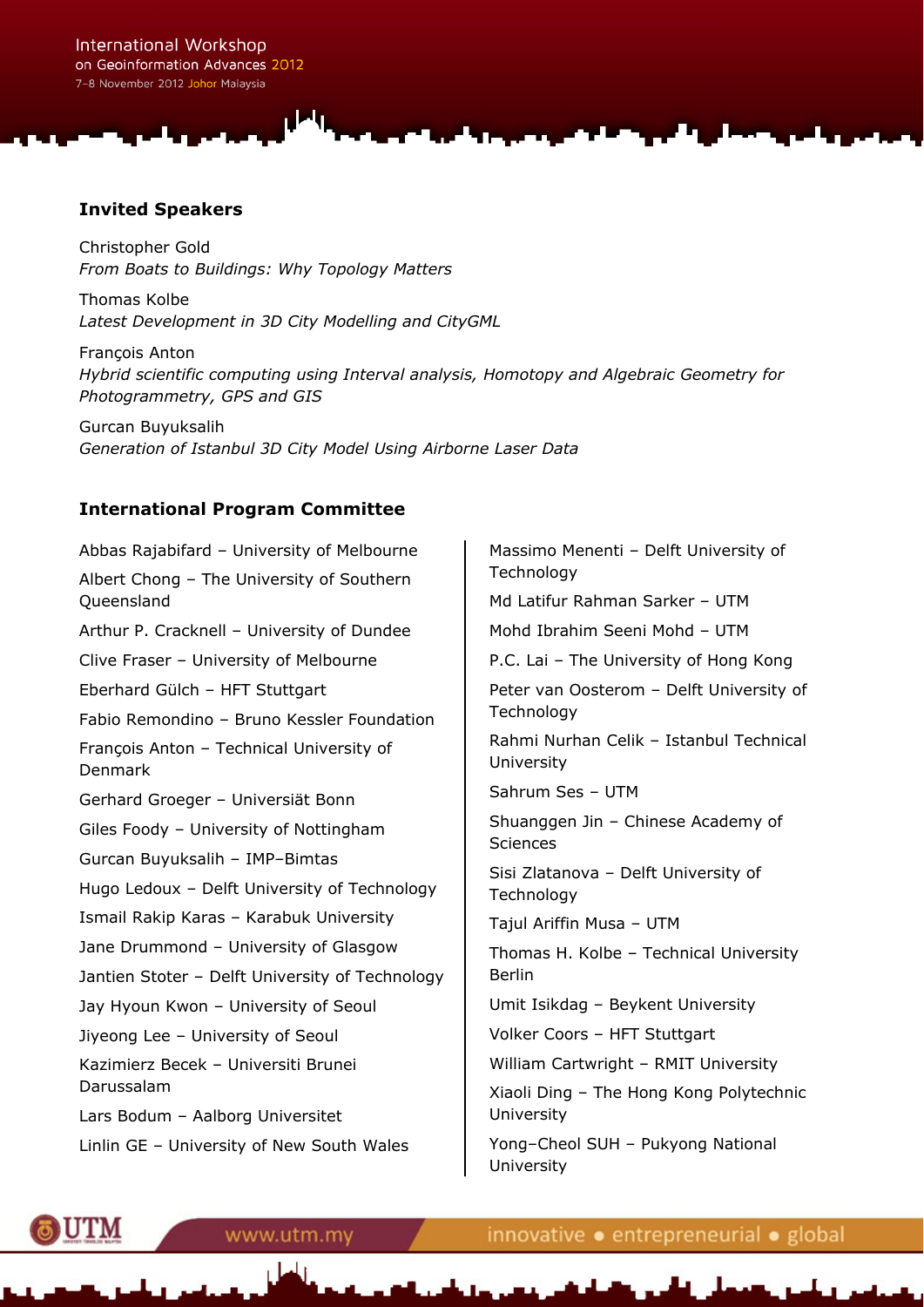Researchers are invited to submit full papers describing original and unpublished research. All

manuscripts will be subject to the triple blind peer review process. Accepted full papers will be

published within the Springer Lecture Notes in Geoinformation and Cartography (LNG&C) series.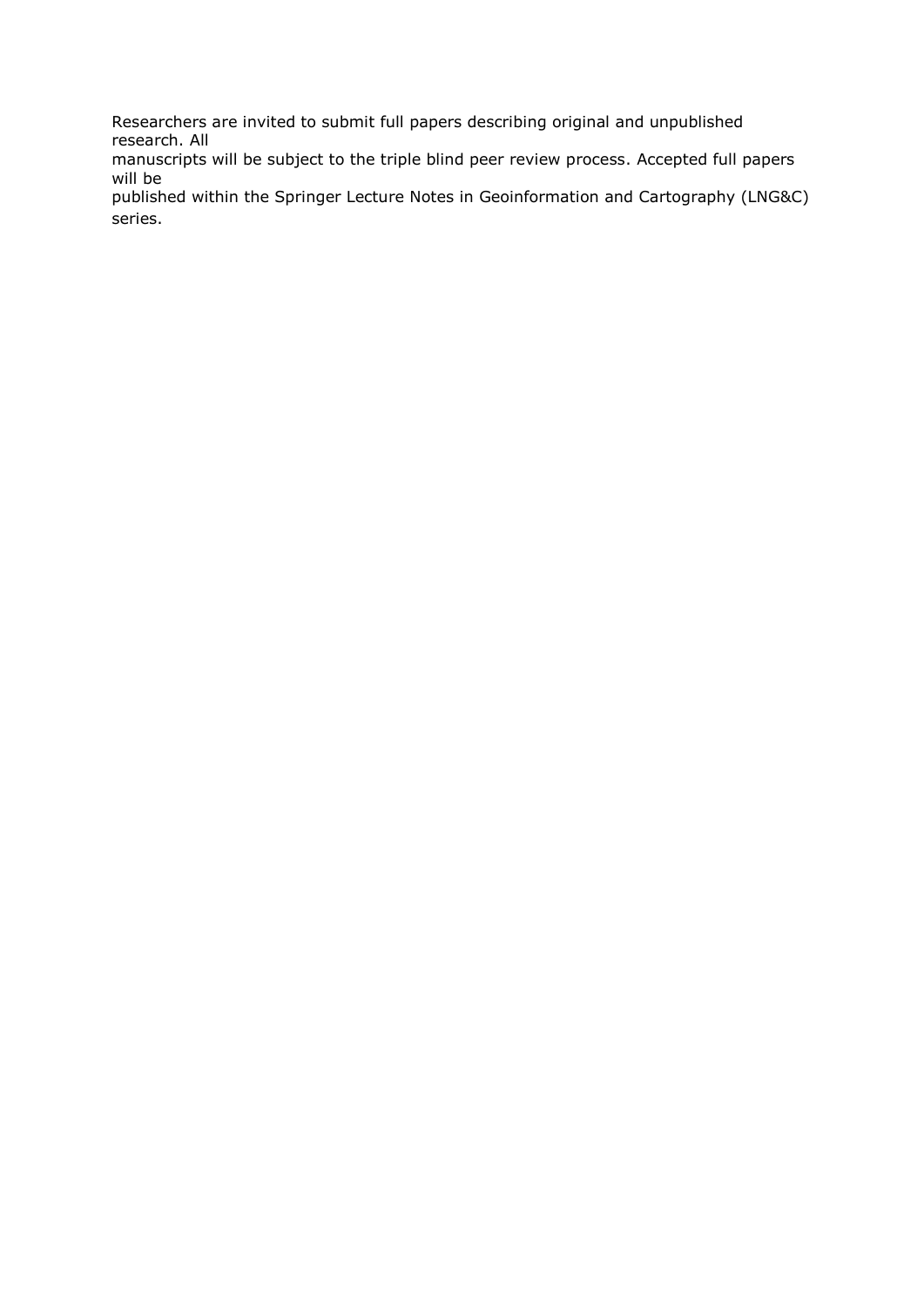International Workshop on Geoinformation Advances 2012 7-8 November 2012 Johor Malaysia

الحل

## **Programme**

## **International Workshop on Geoinformation Advances UTM, Johor, Malaysia, 7–8 November 2012**

| Day 1                              |                                                                                                                                                                                                                                                 |  |
|------------------------------------|-------------------------------------------------------------------------------------------------------------------------------------------------------------------------------------------------------------------------------------------------|--|
| $08:00 - 09:00$                    | Registration                                                                                                                                                                                                                                    |  |
| $09:00 - 09:10$                    | Opening ceremony                                                                                                                                                                                                                                |  |
| $09:10 - 10:30$                    | Keynote presentations                                                                                                                                                                                                                           |  |
| Chairman:<br>Alias Abdul<br>Rahman | <b>François Anton</b><br>Hybrid Scientific Computing Using Interval Analysis, Homotopy and Algebraic Geometry for Photogrammetry,<br><b>GPS and GIS</b><br>Thomas Kolbe, Tatjana Kutzner<br>Latest Development in 3D City Modelling and CityGML |  |
| $10:30 - 11:00$                    | Coffee break                                                                                                                                                                                                                                    |  |
| $11:00 - 13:00$                    | Medial Axis Approximation of River Networks for Catchment Area Delineation, Farid Karimipour, Mehran<br>Ghandehari and Hugo Ledoux                                                                                                              |  |
| Chairman:                          | The use of Digital Elevation Models for Watershed and Flood Hazard Mapping, Eric Forkuo and Vincent Tsawo                                                                                                                                       |  |
| François<br>Anton                  | Surface Reconstruction from Noisy Sample Points by Using Voronoi/Delaunay Based Algorithm, Tang Wei<br>Lun, Halim Bin Setan and Zulkepli Majid                                                                                                  |  |
|                                    | A Methodology for Processing Raw LIDAR Data to Support Urban Flood Modelling Frameworks, Ahmad Fikri<br>Abdullah, Zoran Vojinovic and Alias Abdul Rahman                                                                                        |  |
|                                    | Reliability of a High Accuracy Image-based System for 3D Modelling of the Medial Longitudinal Arch During                                                                                                                                       |  |
|                                    | Gait, Duaa Alshadli, Albert K. Chong, Kevin McDougall, Jasim Al-Baghdadi, Peter Milburn and Richard<br>Newsham-West                                                                                                                             |  |
|                                    | Evaluating the Feasibility of Data Collection via GPS-Enabled Mobile Phones for Passive Household Travel<br>Survey, Feng Mao and Minhe Ji                                                                                                       |  |
| $13:00 - 14:30$                    | Lunch break                                                                                                                                                                                                                                     |  |
| $14:30 - 16:30$                    | CityGML for Architectural Heritage, Erik Costamagna and Antonia Spanò                                                                                                                                                                           |  |
|                                    | Requirements For a Unified 3D Spatial Data Model, Edward Duncan and Alias Abdul Rahman                                                                                                                                                          |  |
| Chairman:<br>Christopher           | New Data Model for 3D Geoinformation in the Information Society, Wan Wen, Erik Kjems and Lars Bodum                                                                                                                                             |  |
| Gold                               | Automatic Generation of 3D Indoor Models: Current State of the Art and New Approaches, Suhaibah Azri,<br>Umit Isikdag and Alias Abdul Rahman                                                                                                    |  |
|                                    | Utilizing 3D Segmentation in Detecting Changes on 3D City Model Objects, Khairul Hafiz Sharkawi and Alias<br>Abdul-Rahman                                                                                                                       |  |
|                                    | Representing the Dual of Objects in a Four-Dimensional GIS, Ken Arroyo Ohori, Pawel Boguslawski and Hugo<br>Ledoux                                                                                                                              |  |
| $16:30 - 17:00$                    | Coffee break                                                                                                                                                                                                                                    |  |
| $17:00 - 18:40$                    | Towards Enhancing Geometry Textures of 3D City Elements, Behnam Alizadehashrafi and Alias Abdul Rahman                                                                                                                                          |  |
|                                    | Towards Efficient Putrajaya 3D SDI Using Schema-aware Compressor for CityGML, Chengxi Bernad Siew and                                                                                                                                           |  |
| Chairman:<br>Albert Chong          | Alias Abdul Rahman<br>Examination of Compatibility Between the Croatian Land Administration System and LADM, Nikola Vučić,                                                                                                                      |  |
|                                    | Miodrag Roić and Zdravko Kapović                                                                                                                                                                                                                |  |
|                                    | Resolution Effects on Land-Cover Classification Using Varied Satellite Data, Yi Zhao and Keitarou Hara                                                                                                                                          |  |
|                                    | The Application of InSAR Signature Time Series for Landcover Classification, Hye Won Yun, Jung Rack Kim,<br>Yun Soo Choi and Ha Su Yoon                                                                                                         |  |
| 18:40                              | Dinner                                                                                                                                                                                                                                          |  |

**UTM** 75

www.utm.my

الما

innovative · entrepreneurial · global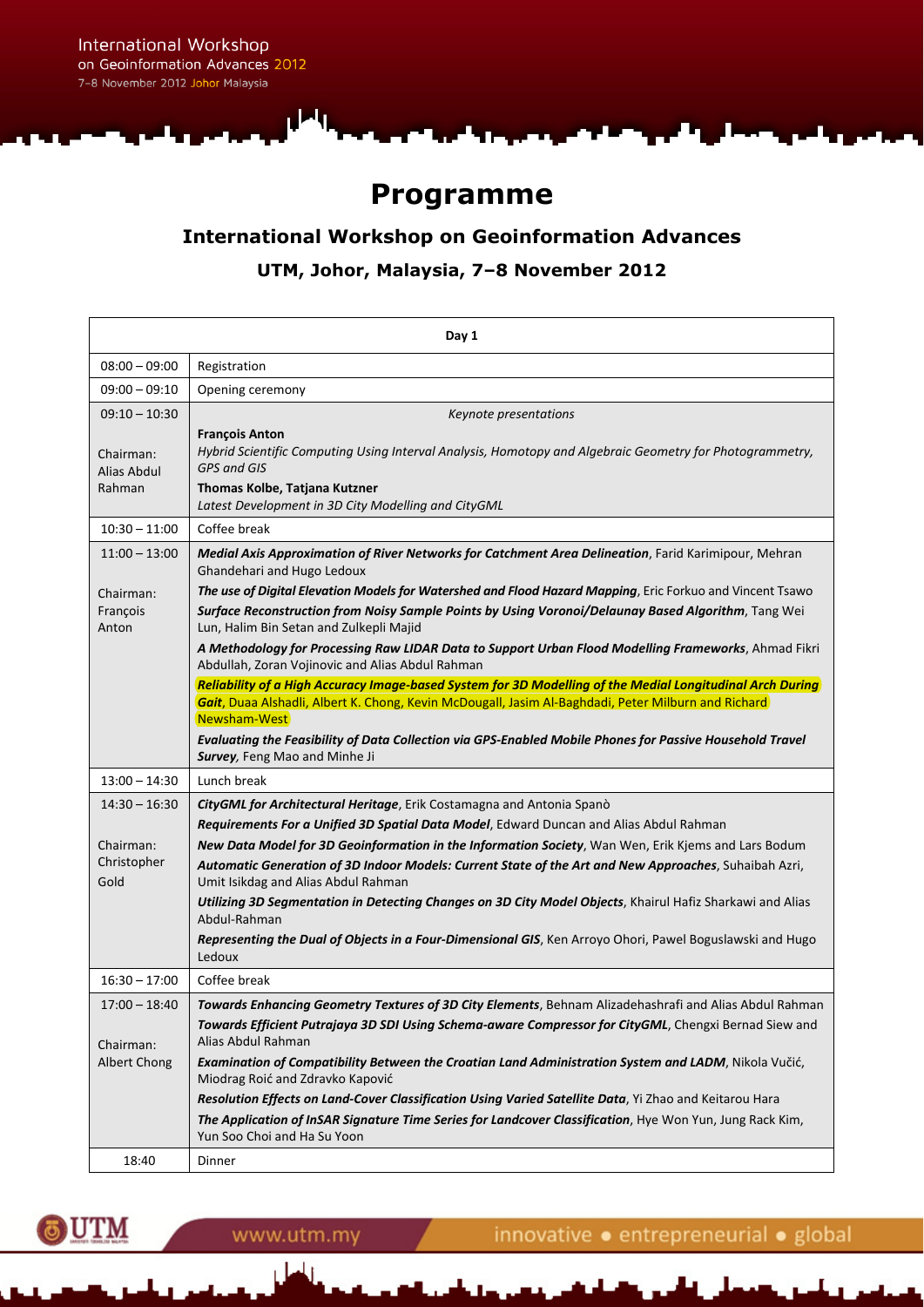$\overline{41}$ 

| Day 2                                                             |                                                                                                                                                                                                                                                                                                                                                                                                                                                                                                                                                                                                                                                                                                                                                                                                                                                                                                                                                                                                                                                                                                                                     |  |
|-------------------------------------------------------------------|-------------------------------------------------------------------------------------------------------------------------------------------------------------------------------------------------------------------------------------------------------------------------------------------------------------------------------------------------------------------------------------------------------------------------------------------------------------------------------------------------------------------------------------------------------------------------------------------------------------------------------------------------------------------------------------------------------------------------------------------------------------------------------------------------------------------------------------------------------------------------------------------------------------------------------------------------------------------------------------------------------------------------------------------------------------------------------------------------------------------------------------|--|
| $08:00 - 09:00$                                                   | Registration                                                                                                                                                                                                                                                                                                                                                                                                                                                                                                                                                                                                                                                                                                                                                                                                                                                                                                                                                                                                                                                                                                                        |  |
| $09:00 - 10:30$<br>Keynotes<br>Chairman:<br>Alias Abdul<br>Rahman | Keynote presentations<br><b>Christopher Gold</b><br>From Boats to Buildings: Why Topology Matters<br><b>Gurcan Buyuksalih</b><br>Developing Istanbul 3D City Model from Point Cloud                                                                                                                                                                                                                                                                                                                                                                                                                                                                                                                                                                                                                                                                                                                                                                                                                                                                                                                                                 |  |
| $10:30 - 11:00$                                                   | Coffee break                                                                                                                                                                                                                                                                                                                                                                                                                                                                                                                                                                                                                                                                                                                                                                                                                                                                                                                                                                                                                                                                                                                        |  |
| $11:00 - 13:00$<br>Chairman:<br>Lars Bodum                        | Calibration and Accuracy Assessment of Leica ScanStation C10 Terrestrial Laser Scanner, Mohd Azwan<br>Abbas, Halim Setan, Zulkepli Majid, Albert K. Chong, Khairulnizam M. Idris and Anuar Aspuri<br>Unmanned Aerial Vehicle Photogrammetric Results Using Different Real Time Kinematic Global Positioning<br>System Approaches, Khairul Nizam Tahar, Anuar Ahmad, Wan Abdul Aziz Wan Mohd Akib and Wan Mohd<br>Naim Wan Mohd<br>Methods for Georeferencing Point Cloud of Building from Static TLS - a Review, Rizka Akmalia, Halim Setan,<br>Zulkepli Majid and Deni Suwardhi<br>WorldView-2 Satellite Imagery and Airborne LiDAR Data for Object-Based Forest Species Classification in a<br>Cool Temperate Rainforest Environment, Zhenyu Zhang and Xiaoye Liu<br>Potential of Multiscale Texture Polarization Ratio of C-band SAR for Forest Biomass Estimation, Md. Latifur<br>Sarker, Janet Nichol and Ahmad Mubin<br>GIS Application and Geodatabase for Archaeological Site Documentation System: Bujang Valley, Malaysia,<br>Erna Warnita Bachad, Zulkepli Majid, Halim Setan, Albert K Chong and Nurul Shahida Sulaiman |  |
| $13:00 - 14:30$                                                   | Lunch break                                                                                                                                                                                                                                                                                                                                                                                                                                                                                                                                                                                                                                                                                                                                                                                                                                                                                                                                                                                                                                                                                                                         |  |
| $14:30 - 16:10$<br>Chairman:<br>Gurcan<br>Buyuksalih              | Road Accident Mapping using a Digital Compact Camera and the Data Management System, Nurkhaliesa<br>Balqis Hamzah, Halim Setan and Zulkepli Majid<br>Coordinate Monitoring of ISKANDARnet Using Bernese and ConDAS, Mc Lim, Halim Setan and Rusli Othman<br>Low-Cost Compact High-Speed Camera for Human Motion Study, Albert Chong and Zulkepli Majid<br>An investigation of the 3-Dimensional Surface Capture Techniques of the Human Foot, Jasim Ahmed Al-<br>Baghdadi, Albert K. Chong, Kevin McDougall and Duaa Alshadli Alshadli<br>A Review and Conceptual Framework for Generalization of 2D Maps, Siddique Ullah Baig and Alias Abdul<br>Rahman                                                                                                                                                                                                                                                                                                                                                                                                                                                                            |  |
| $16:10 - 16:30$                                                   | Closing ceremony                                                                                                                                                                                                                                                                                                                                                                                                                                                                                                                                                                                                                                                                                                                                                                                                                                                                                                                                                                                                                                                                                                                    |  |
| 16:30                                                             | Coffee                                                                                                                                                                                                                                                                                                                                                                                                                                                                                                                                                                                                                                                                                                                                                                                                                                                                                                                                                                                                                                                                                                                              |  |

Presentation Room: Building C04, 1<sup>st</sup> floor, Lecture Room 6

www.utm.my

Internet Room: Building C05, 1<sup>st</sup> floor, 3D GIS Lab

Registration and Coffee Break: building C04,  $1^{st}$  floor, between the presentation and internet rooms

Lunch and Dinner: please ask at the registration desk

For those staying in hotels in Johor Bahru – a UTM bus from the Puteri Pacific hotel to UTM:

- − 1st day (Wednesday), 7:30am, return 8:30pm
- − 2nd day (Thursday), 7:30am, return 6:00pm

UTM



innovative · entrepreneurial · global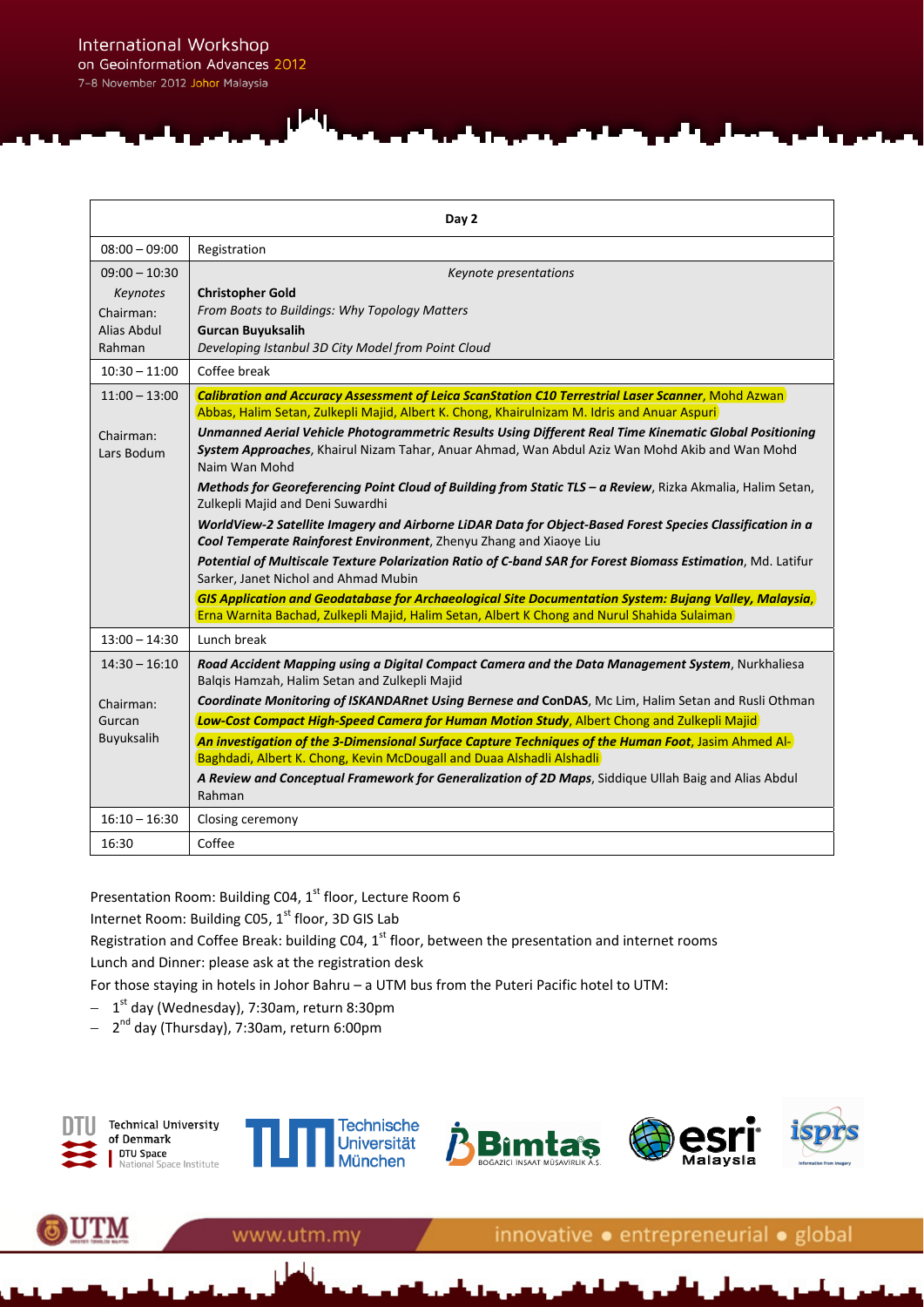# **International Workshop** on Geoinformation **Advances Proceedings**

7 - 8 November

Universiti Teknologi Malaysia **Johor Bahru Malaysia** 



UNIVERSITI PENYELIDIKAN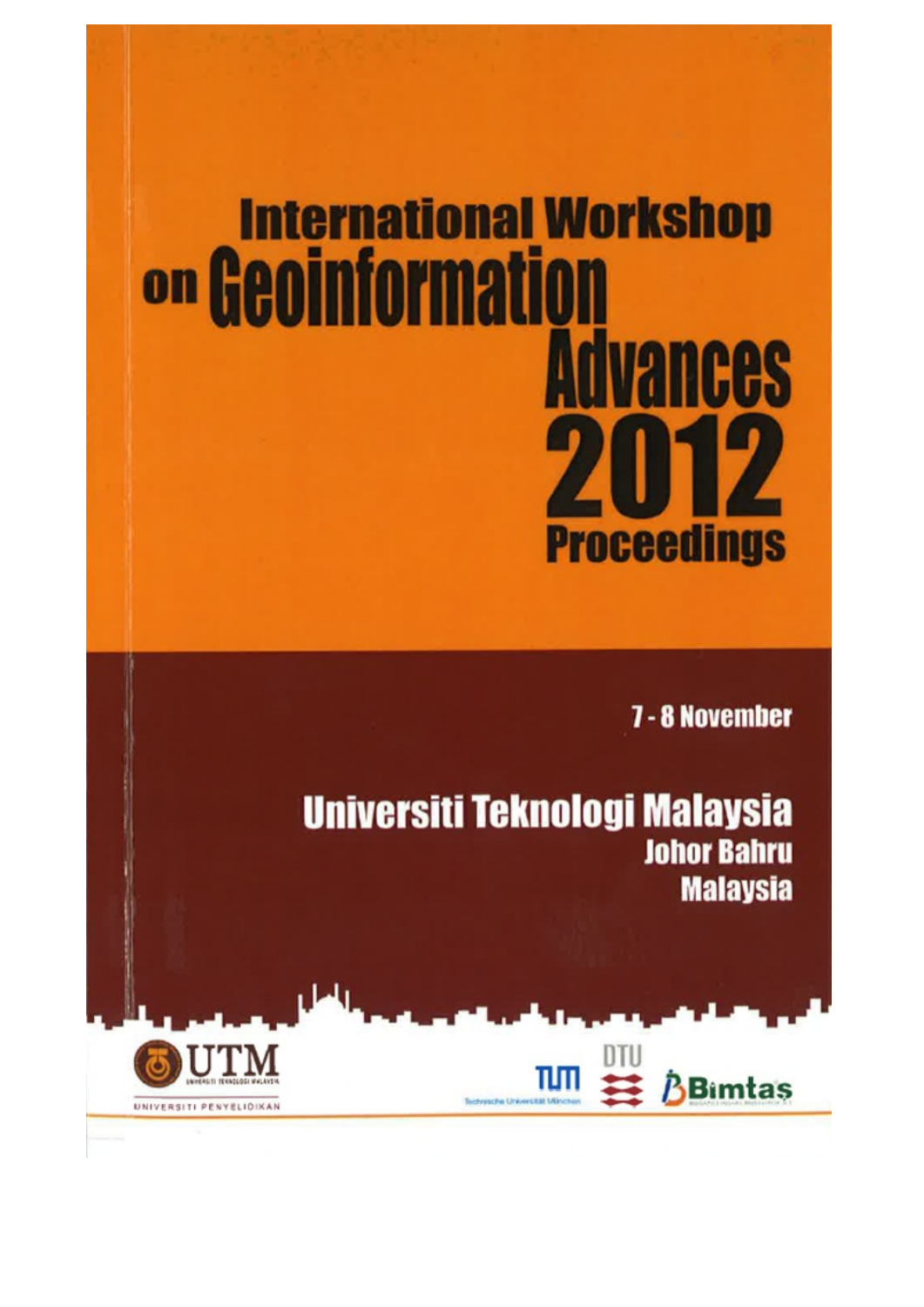## © 2012 Faculty of Geoinformation and Real Estate

 $\sim$ 

All rights reserved, whether the whole or part of the material is concerned, especially the rights of translation, reprinting, reuse of illustrations. No part of the book may be reproduced in any form, or means, electronic or mechanical, including photocopying, recording, or by any information storage and retrieval system, without permision in writing from the publisher.

Printed in Malaysia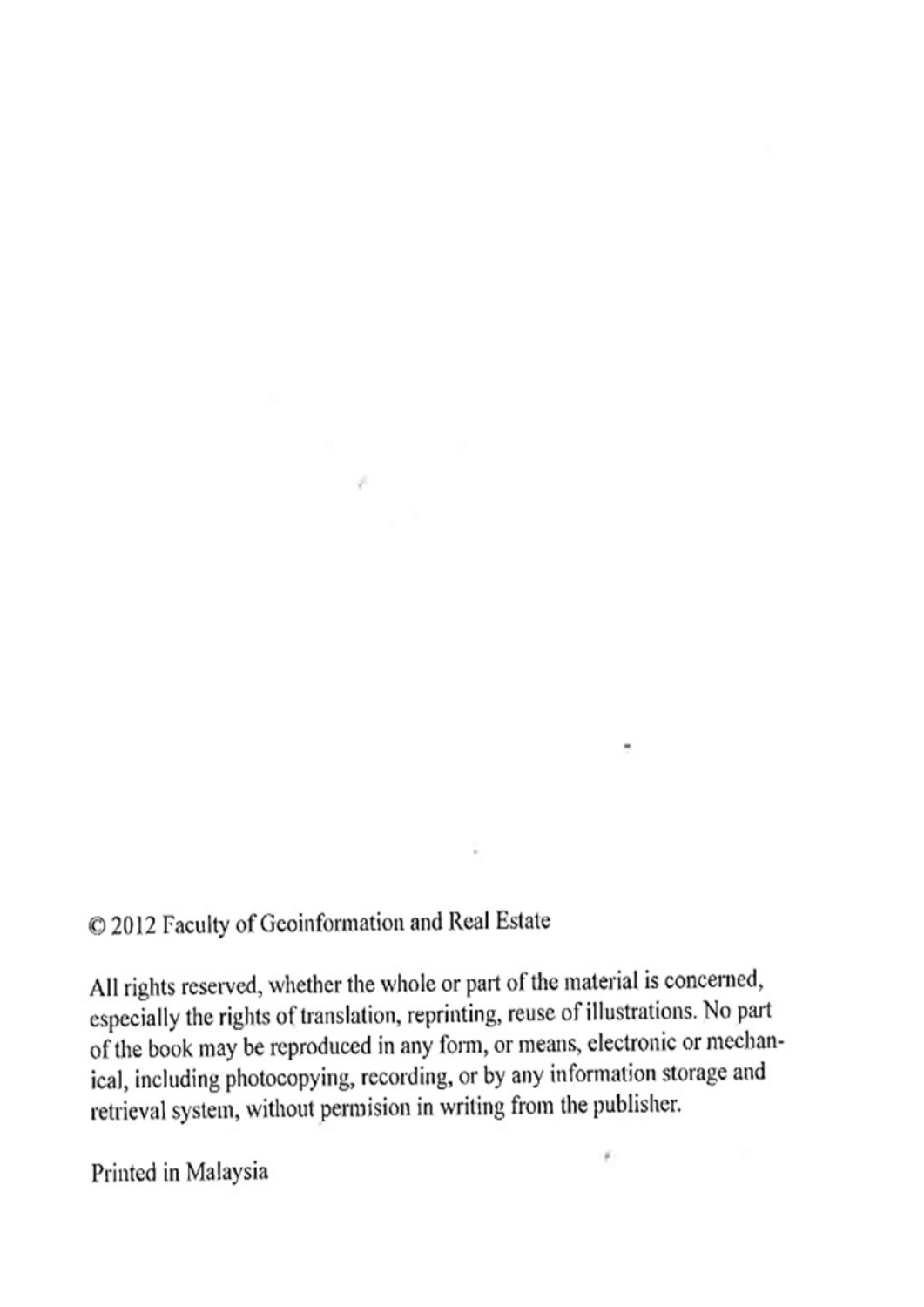## Preface

It is a great pleasure to receive all of you to this Geoinformation Advances 2012 International Workshop which is being held at the Faculty of Geoinformation and Real Estate, Universiti Teknologi Malaysia, Johor Bahru, Malaysia from 7 to 8 November. The main objective is to discuss recent research works on various topics within geoinformation domain especially in 2D, 3D, and 4D spatial data modeling, i.e. multidimensional data models. The workshop received more than 40 full papers. All papers were reviewed by Programme Scientific Committee members, and around 30% of the paper submissions were rejected by the reviewers, and the best will be published as book chapters by Springer. The book should be ready by early 2013. The rest of the papers are published as workshop proceedings.

We would like to thank all reviewers who come from Australia, Canada, China, Denmark, Germany, Korea, Malaysia, Netherland, Poland, Turkey, and United Kingdom. Their excellent efforts in the paper reviewing process are greatly acknowledged.

Last but not least, many thanks go to all local organizing committee members who have contributed significantly to the success of this workshop.

We hope this GeoAdvances 2012 workshop and meeting produces many excellent discussions, academic and research collaborations and networking opportunity.

Enjoy!

Alias Abdul Rahman Pawel Boguslaswki Chris Gold Mohamad Nor Said

Chairs GeoAdvances 2012 Universiti Teknologi Malaysia Faculty of Geinformation and Real Estate